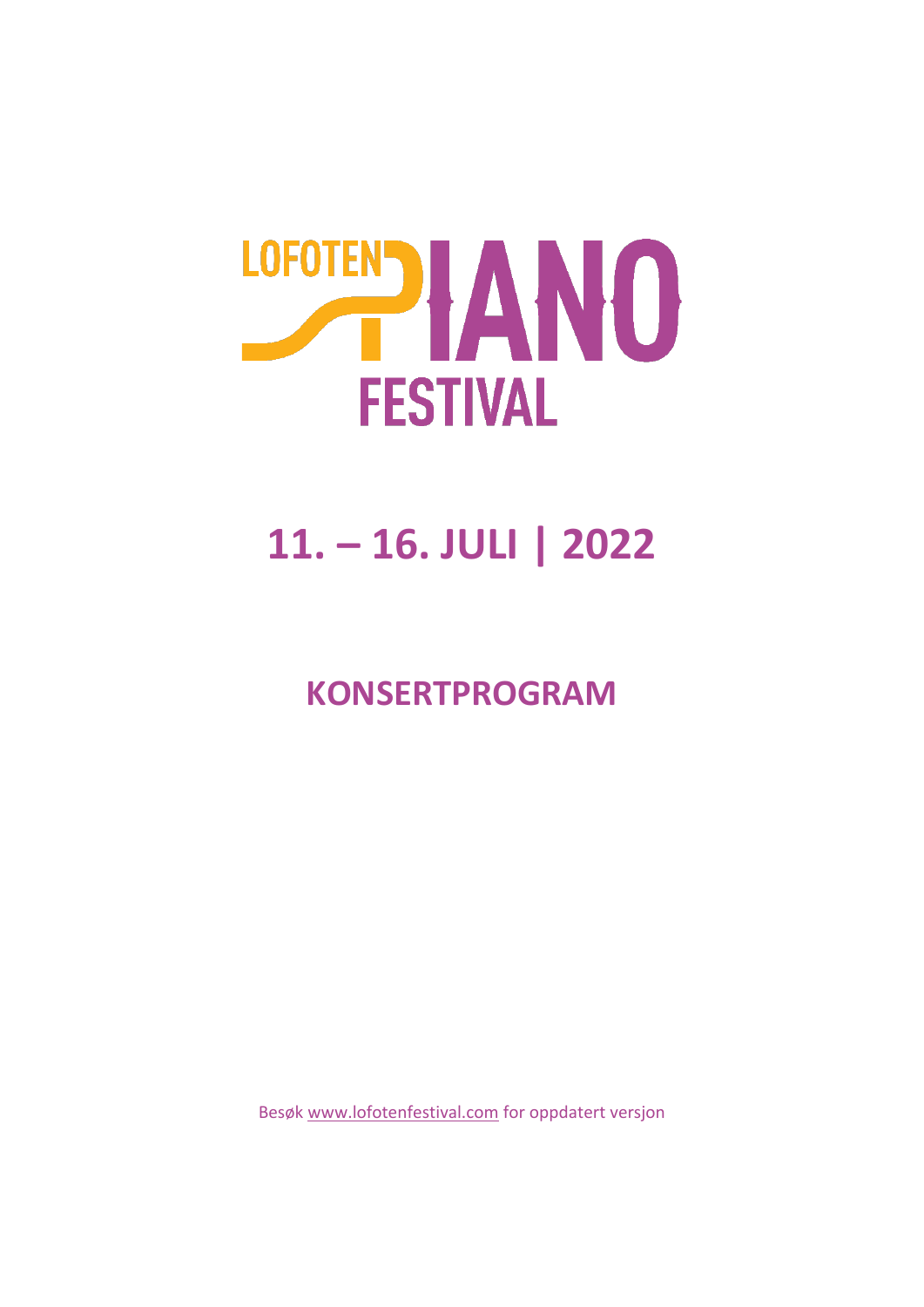

www.lofotenfestival.com

#### **MANDAG 11. JULI**

| 19.00 - Åpningskonsert i Lofoten Kulturhus, Svolvær |                                                                                                                                                                                            |
|-----------------------------------------------------|--------------------------------------------------------------------------------------------------------------------------------------------------------------------------------------------|
| Béla Bartók (1881 – 1945)                           | fra Femten Ungarske Bondedanser Sz. 71: (1933)<br>nr. 7 - nr. 15                                                                                                                           |
|                                                     | Dénes Várjon, piano                                                                                                                                                                        |
| Ludwig van Beethoven (1770 - 1827)                  | Pianotrio i B-dur, op. 11 (1797)<br>Tema con variazioni<br>Ш<br>Izabella Simon, piano<br>Csaba Klenyán, klarinett<br>Marco Postinghel, fagott                                              |
| Giovanni Bottesini (1821 - 1889)                    | Elegi nr. 1 i D-dur (1870)<br>Ivan Zavgorodniy, bass<br>Izabella Simon, piano                                                                                                              |
| Clara Schumann (1819 - 1896)                        | fra Tre Romanser, op. 22 (1853)<br>Leidenschaftlich schnell<br>3<br>Stefan Schilli, obo<br>Shai Wosner, piano                                                                              |
| Darius Milhaud (1892 - 1974)                        | <b>Scaramouche, op. 165b (1937)</b><br>Vif<br>$\mathbf{I}$<br>$\ensuremath{\mathsf{II}}$<br>Modéré<br>III<br>Brazileira: Mouvement de samba<br>Kathryn Stott, piano<br>Ryoma Takagi, piano |
|                                                     | <b>PAUSE</b>                                                                                                                                                                               |
| Joseph Haydn (1732 - 1809)                          | fra Strykekvartett i C-dur, op. 54, nr. 2 (1788)<br>Adagio<br>$\mathbf{H}$<br>Engegårdkvartetten                                                                                           |
| Franz Liszt (1811 - 1886)                           | O lieb, so lang du lieben kannst, op. 20 (1845)<br>Johannes Held, baryton<br>Roman Rabinovich, piano                                                                                       |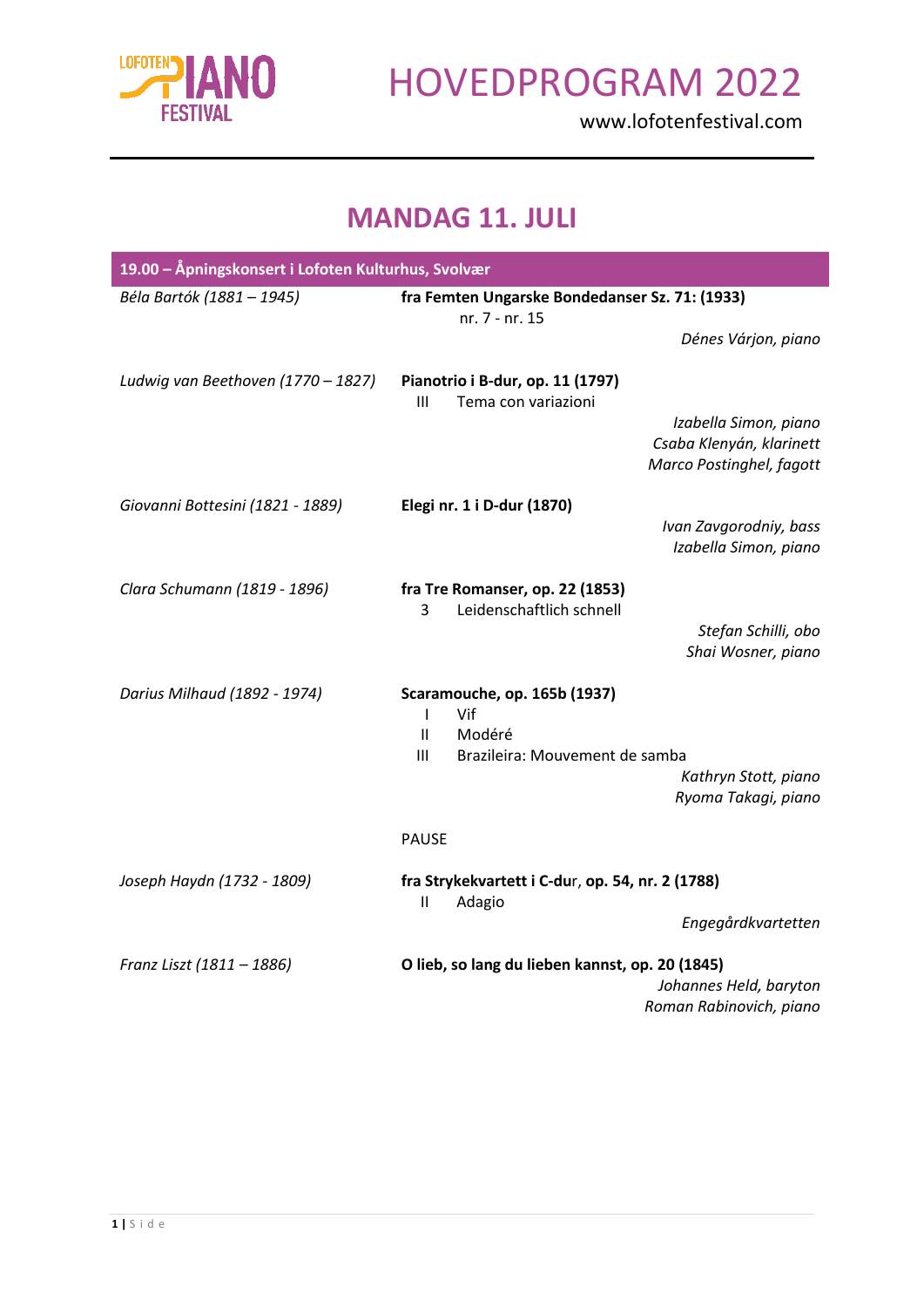

www.lofotenfestival.com

#### *Jean Sibelius (1865 - 1957)* **Seks Bagateller, op. 97 (1920)**

- 1 Humoreske 1
- 2 Lied
- 3 Kleiner Walzer
- 4 Humoristischer Marsch
- 5 Impromptu
- 6 Humoreske 2

*Paul Lewis, piano*

#### *Johannes Brahms (1833 - 1897)* **fra 21 Ungarske danser (1879)**

- 11 i a-moll
- 12 i d-moll
- 13 i D-dur
- 17 i fiss-moll

*Shai Wosner, piano Roman Rabinovich, piano*

#### *Ernö Dohnanyi (1877 - 1960)* **fra Sekstett i C-dur, op. 37 (1935)**

- III Allegro con sentimento<br>IV Finale: Allegro vivace. g
- Finale: Allegro vivace, giocoso

*Dénes Várjon, piano Laura Custodio Sabas, fiolin Juliet Jopling, bratsj Jan Clemens Carlsen, cello Csaba Klenyián, klarinett Johannes Hinterholzer, horn*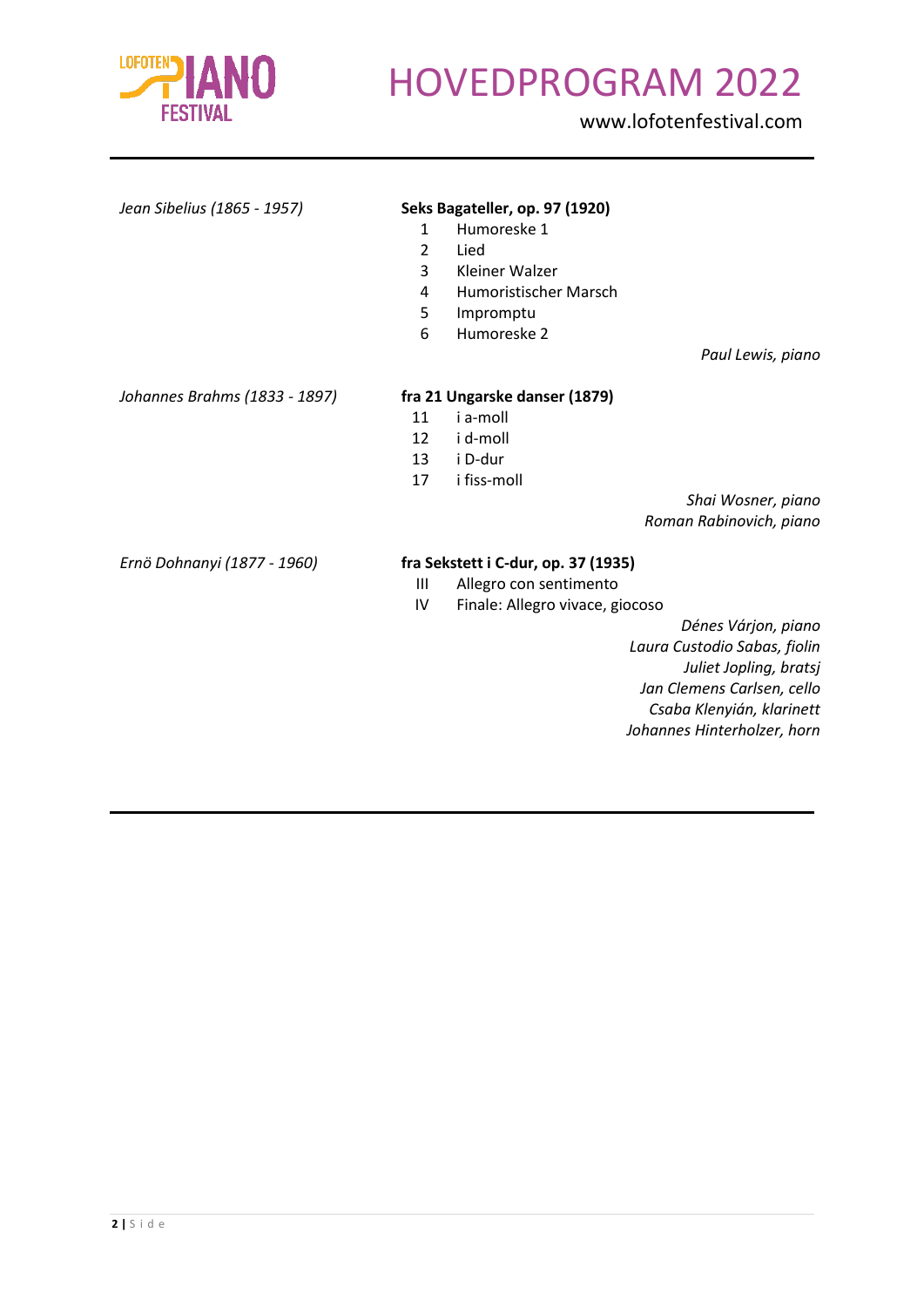

www.lofotenfestival.com

#### **TIRSDAG 12. JULI**

| 13.00 - Konsert i Henningsvær Kirke |                |                                                        |
|-------------------------------------|----------------|--------------------------------------------------------|
| Ludwig van Beethoven (1770 - 1827)  |                | Pianosonate nr. 25 i G-dur, op. 79 (1809)              |
|                                     | L              | Presto alla tedesca                                    |
|                                     | $\mathbf{H}$   | Andante                                                |
|                                     | Ш              | Vivace                                                 |
|                                     |                | Shai Wosner, piano                                     |
|                                     |                | 33 variasjoner over en vals av Anton Diabelli, op. 120 |
|                                     |                | (1823) Tema: Vivace                                    |
|                                     | $\mathbf{1}$   | Alla marcia maestoso                                   |
|                                     | $\overline{2}$ | Poco allegro                                           |
|                                     | 3              | L'istesso tempo                                        |
|                                     | 4              | Un poco più vivace                                     |
|                                     | 5              | Allegro vivace                                         |
|                                     | 6              | Allegro ma non troppo e serioso                        |
|                                     | $\overline{7}$ | Un poco più allegro                                    |
|                                     | 8              | Poco vivace                                            |
|                                     | 9              | Allegro pesante e risoluto                             |
|                                     | 10             | Presto                                                 |
|                                     | 11             | Allegretto                                             |
|                                     | 12             | Un poco più moto                                       |
|                                     | 13             | Vivace                                                 |
|                                     | 14             | Grave e maestoso                                       |
|                                     | 15             | Presto scherzando                                      |
|                                     | 16             | Allegro                                                |
|                                     | 17             | Allegro                                                |
|                                     | 18             | Poco moderato                                          |
|                                     | 19             | Presto                                                 |
|                                     | 20             | Andante                                                |
|                                     | 21             | Allegro con brio - Meno allegro - Tempo primo          |
|                                     | 22             | Allegro molto, alla «Notte e giorno faticar» di        |
|                                     |                | Mozart                                                 |
|                                     | 23             | Allegro assai                                          |
|                                     | 24             | Fughetta (andante)                                     |
|                                     | 25             | Allegro                                                |
|                                     | 26             | Piacevole                                              |
|                                     | 27             | Vivace                                                 |
|                                     | 28             | Allegro                                                |
|                                     | 29             | Adagio ma non troppo                                   |
|                                     | 30             | Andante, sempre cantabile                              |
|                                     | 31             | Largo, molto espressivo                                |
|                                     | 32             | Fuga                                                   |
|                                     | 33             | Tempo di minuetto moderato, ma non tirarsi dietro      |

 Tempo di minuetto moderato, ma non tirarsi dietro *Shai Wosner, piano*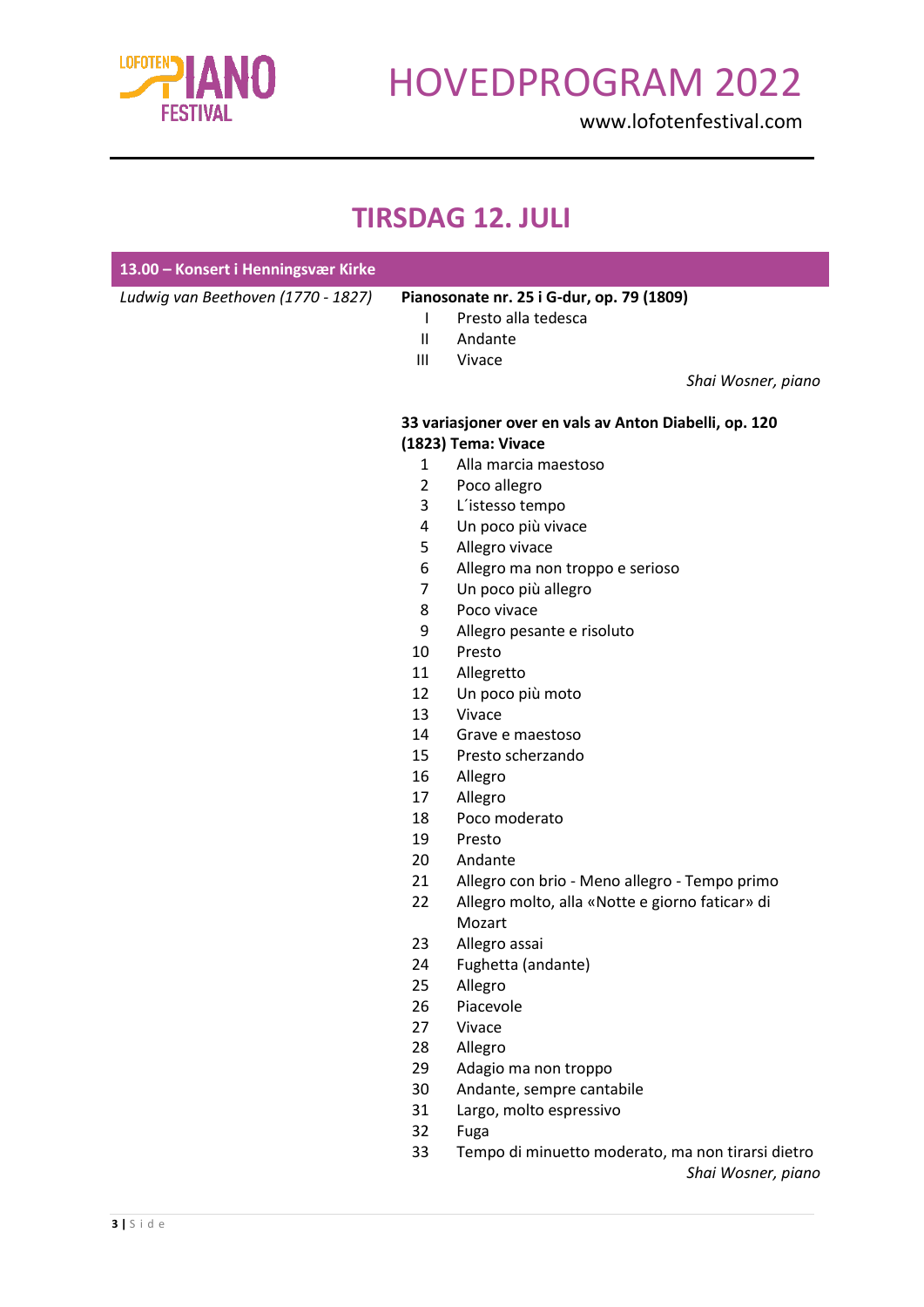

| 19.00 - Konsert i Buksnes Kirke, Gravdal |                                                                                                                                                                                                                                                                                                        |
|------------------------------------------|--------------------------------------------------------------------------------------------------------------------------------------------------------------------------------------------------------------------------------------------------------------------------------------------------------|
| Ludwig van Beethoven (1770 - 1827)       | An die ferne Geliebte, op. 98 (1816)<br>Sangsyklus med tekster av Alois Jeitteles                                                                                                                                                                                                                      |
|                                          | $\mathbf{1}$<br>Auf dem Hügel sitz ich spähend<br>$\overline{2}$<br>Wo die Berge so blau<br>Leichte segler in den Höhen<br>3<br>Dies wölken in den Höhen<br>4<br>5<br>Es kehret der Maien, es blühet die Au<br>6<br>Nimm sie hin denn, diese Lieder<br>Johannes Held, baryton<br>Izabella Simon, piano |
| Robert Schumann (1810 - 1856)            | Fantasi i C-dur, op. 17 (1836)<br>Durchaus fantastisch und leidenschaftlich<br>vorzutragen; Im Legenden-Ton<br>Mäßig. Durchaus energisch<br>$\mathbf{H}$<br>Ш<br>Langsam getragen. Durchweg leise zu halten<br>Dénes Várjon, piano                                                                     |
|                                          | <b>PAUSE</b>                                                                                                                                                                                                                                                                                           |
| Ludwig van Beethoven (1770 - 1827)       | Fiolinsonate nr. 9 i A-dur, op. 47 «Kreutzer» (1803)<br>Adagio sostenuto - Presto<br>ı<br>$\mathbf{H}$<br>Andante con variazioni<br>III<br>Presto<br>Arvid Engegård, fiolin<br>Dénes Várjon, piano                                                                                                     |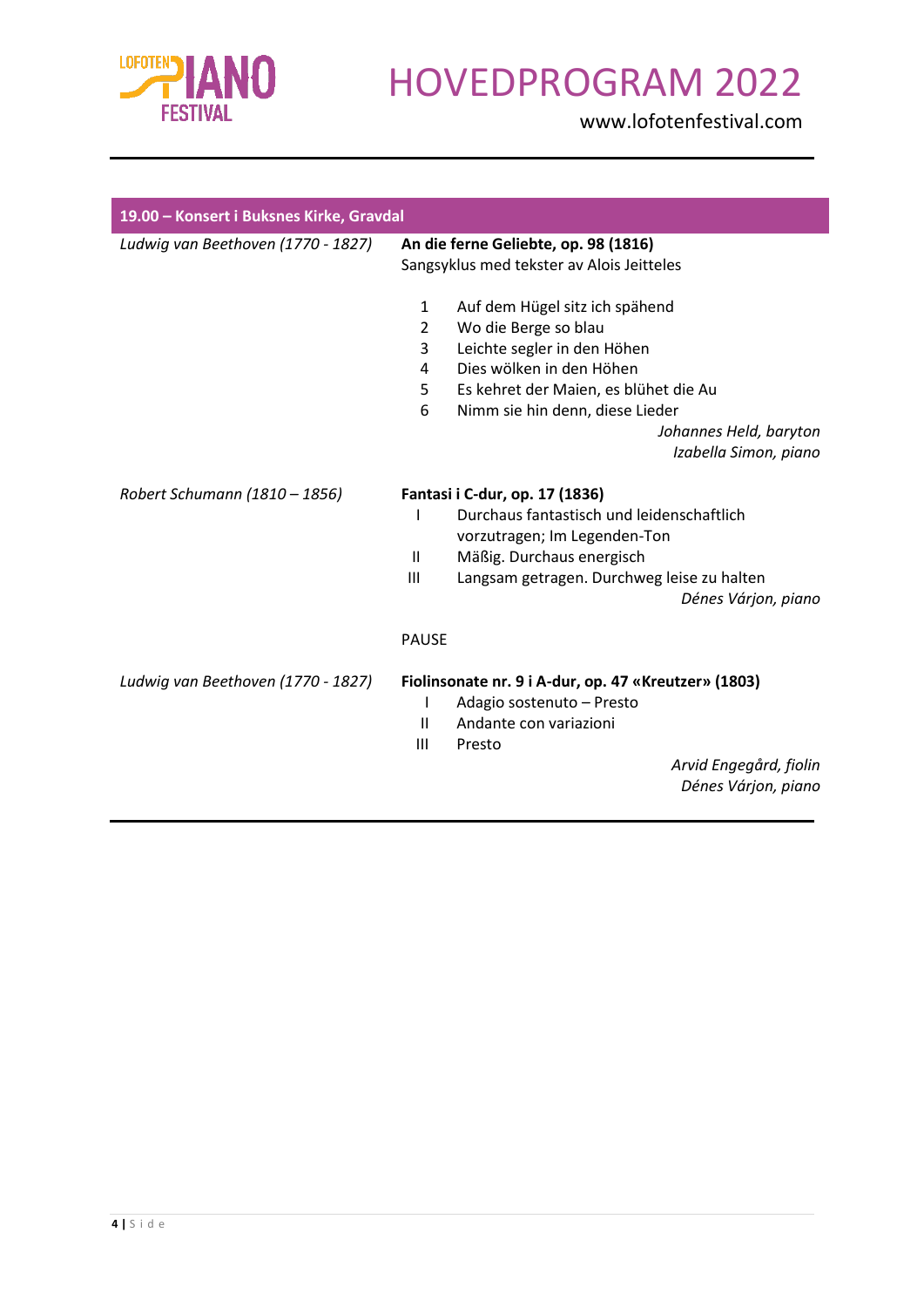

| 22.00 - Konsert i Borge Kirke, Bøstad |                              |                                                                                                                                                                                                                                                                                      |
|---------------------------------------|------------------------------|--------------------------------------------------------------------------------------------------------------------------------------------------------------------------------------------------------------------------------------------------------------------------------------|
| Ludwig van Beethoven (1770 - 1827)    | L<br>$\mathbf{H}$<br>Ш       | Pianosonate nr. 8 i c-moll, op. 13 «Pathétique» (1798)<br>Grave - Allegro di molto e con brio<br>Adagio cantabile<br>Rondo: allegro<br>Paul Lewis, piano                                                                                                                             |
| Franz Schubert (1797 - 1828)          | I<br>$\mathbf{H}$<br>Ш<br>IV | Fantasi i f-moll, D 940 (1828)<br>Allegro molto moderato<br>Largo<br>Scherzo: Allegro vivace<br>Finale: Allegro molto moderato<br>Kathryn Stott, piano<br>Ryoma Takagi, piano                                                                                                        |
| Ludwig van Beethoven (1770 - 1827)    | I<br>$\mathbf{H}$<br>III     | Kvintett for piano og blåsere i Ess-dur, op 16 (1796)<br>Grave - Allegro ma non troppo<br>Andante cantabile<br>Rondo: Allegro ma non troppo<br>Roman Rabinovich, piano<br>Stefan Schilli, obo<br>Csaba Klenyán, klarinett<br>Johannes Hinterholzer, horn<br>Marco Postinghel, fagott |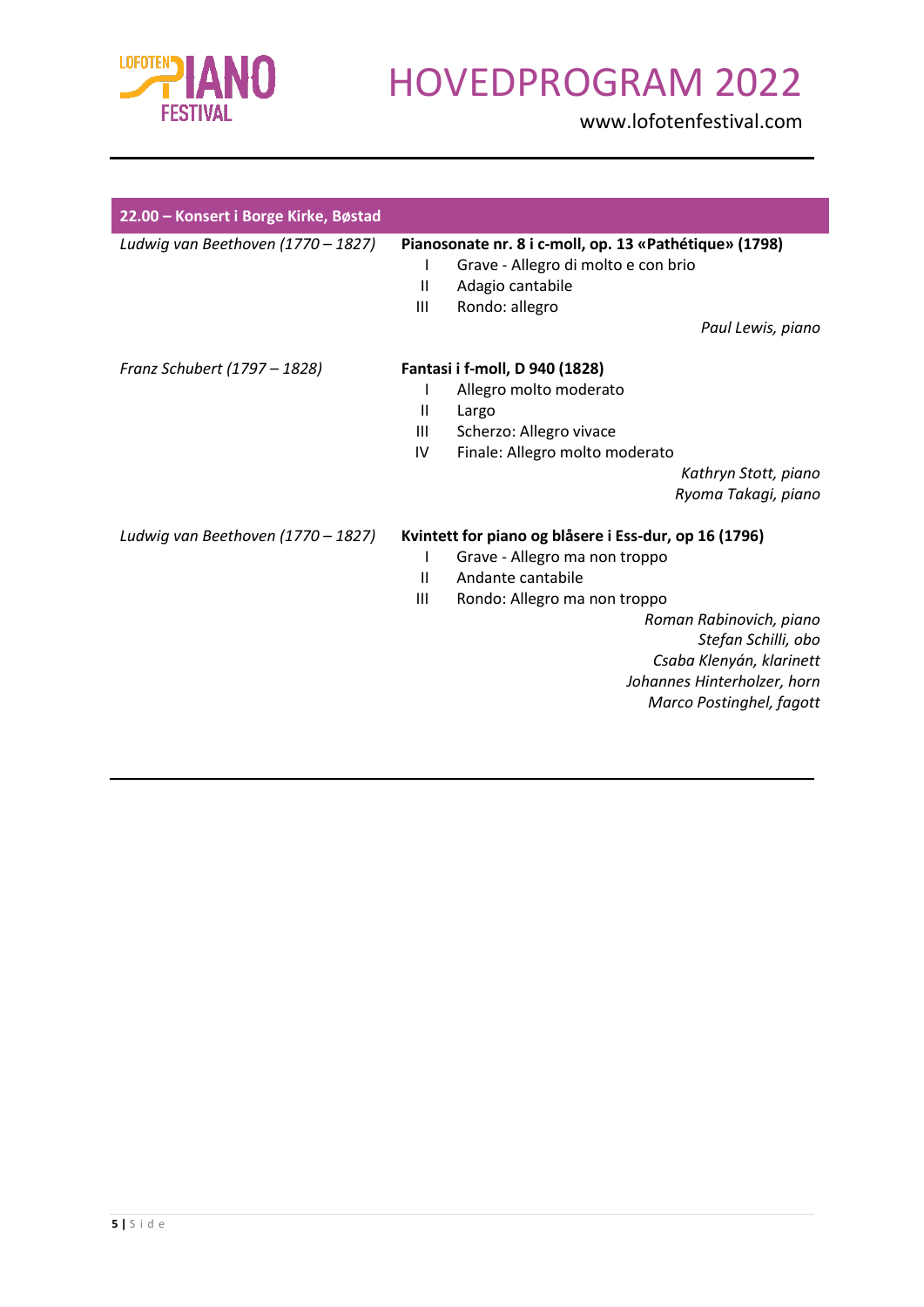

www.lofotenfestival.com

#### **ONSDAG 13. JULI**

| 13.00 – Konsert på Galleri Lofoten, Henningsvær |    |                                              |                     |
|-------------------------------------------------|----|----------------------------------------------|---------------------|
| Joseph Haydn (1732 - 1809)                      |    | Strykekvartett i D-dur, op. 33, nr. 6 (1781) |                     |
|                                                 |    | Vivace assai                                 |                     |
|                                                 | Ш  | Andante                                      |                     |
|                                                 | Ш  | Scherzo: Allegretto                          |                     |
|                                                 | IV | Finale: Allegretto                           |                     |
|                                                 |    |                                              | Zorá Quartet        |
| Robert Schumann (1810 - 1856)                   |    | fra Pianokvintett i Ess-dur, op. 44 (1842)   |                     |
|                                                 |    | Allegro brilliante                           |                     |
|                                                 |    |                                              | Ryoma Takagi, piano |
|                                                 |    |                                              | Zorá Quartet        |

| 19.00 - Konsert i Lofotkatedralen, Kabelvåg |                                        |                                                 |  |
|---------------------------------------------|----------------------------------------|-------------------------------------------------|--|
| Wolfgang A. Mozart (1756 - 1791)            | Pianotrio nr. 4 i E-dur, K. 542 (1788) |                                                 |  |
|                                             | v                                      | Allegro                                         |  |
|                                             | VI                                     | Andante grazioso                                |  |
|                                             | VII                                    | Allegro                                         |  |
|                                             |                                        | Dénes Várjon, piano                             |  |
|                                             |                                        | Laura Custodio Sabas, fiolin                    |  |
|                                             |                                        | Jan Clemens Carlsen, cello                      |  |
| György Kurtág (1926 - )                     |                                        | Homage à Schumann, op. 15d (1990)               |  |
|                                             | Ш                                      | Merkwürdige Pirouetten des Kapellmeisters       |  |
|                                             |                                        | Johannes Kreisler, Vivo                         |  |
|                                             | Ш                                      | E.: Der begrenzte Kreis Molto semplice, piano e |  |
|                                             |                                        | legato                                          |  |
|                                             | IV                                     | und wider zuckt es schmerzlich F. im die Lippen |  |
|                                             |                                        | Feroze, agitato                                 |  |
|                                             | V                                      | Felhó valér, már süy a nap (Töredék-töredék).   |  |
|                                             |                                        | Calmo, scorrevole                               |  |
|                                             | VI                                     | In der Nacht, Presto                            |  |
|                                             | VII                                    | Abschied (Meister Karo entdeckt Guillaume de    |  |
|                                             |                                        | Machaut). Adagio, poco andante                  |  |
|                                             |                                        | Shai Wosner, piano                              |  |
|                                             |                                        | Juliet Jopling, bratsj                          |  |
|                                             |                                        | Csaba Klenyán, klarinett                        |  |
| Maurice Ravel (1875 - 1937)                 |                                        | Ma mère l'Oye (Gåsemor) (1910)                  |  |
|                                             | $\mathbf{1}$                           | Pavane de la Belle au bois dormant              |  |
|                                             | $\overline{2}$                         | Petit Poucet: Très modéré                       |  |
|                                             | 3                                      | Laideronette, impératrice pagodes               |  |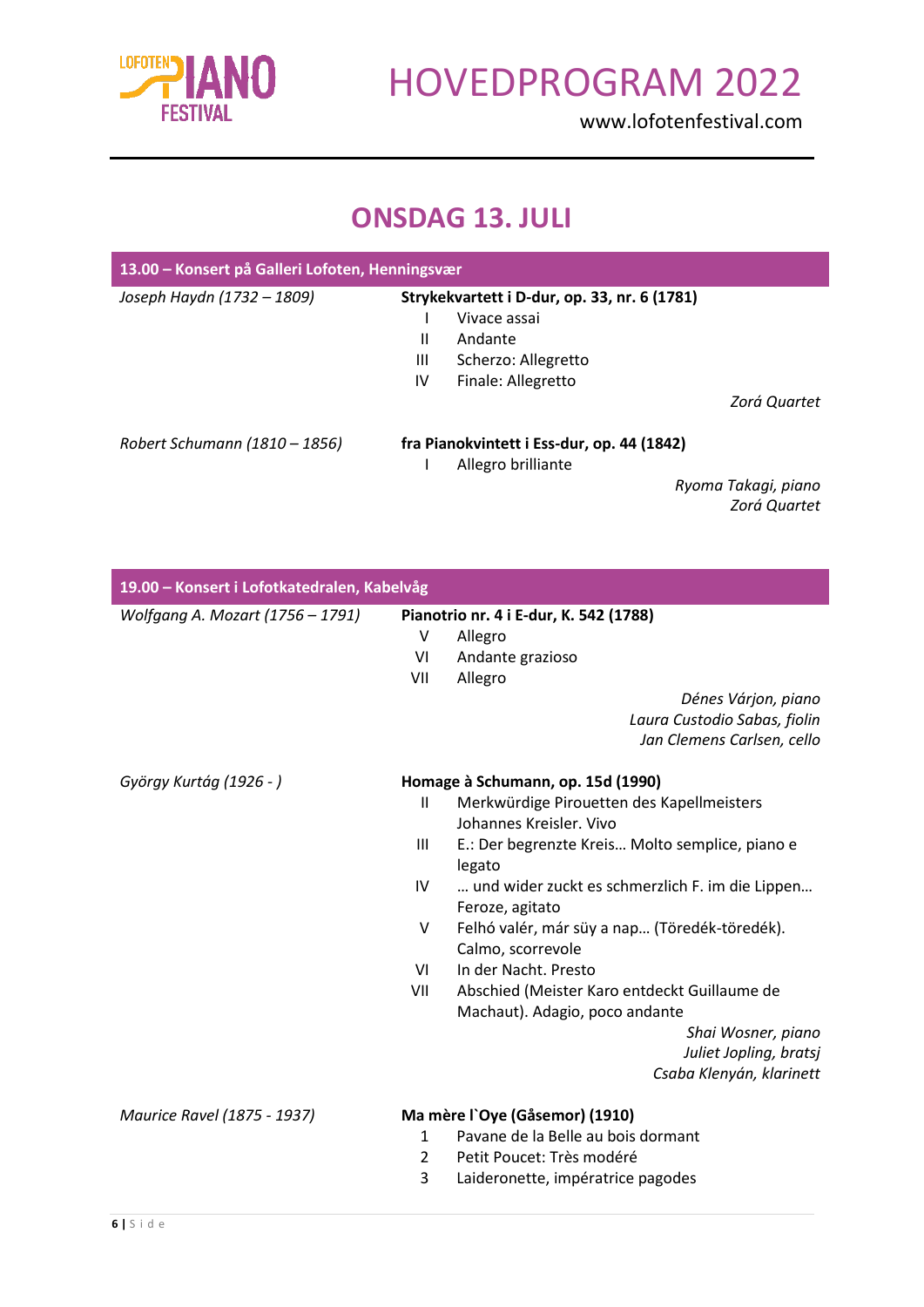

|                                  | 4            | Les entretiens de la belle et de la bête         |  |
|----------------------------------|--------------|--------------------------------------------------|--|
|                                  | 5            | Le jardin féerique                               |  |
|                                  |              | Izabella Simon, piano                            |  |
|                                  |              | Paul Lewis, piano                                |  |
|                                  | <b>PAUSE</b> |                                                  |  |
| Edvard Grieg (1843 - 1907)       |              | Notturno, op. 54, nr. 54 (1891)                  |  |
|                                  |              | Bryllupsdag på Troldhaugen, op. 65, nr. 6 (1897) |  |
|                                  |              | Ryoma Takagi, piano                              |  |
| Sergej Rachmaninov (1873 - 1943) |              | Suite nr. 2, op. 17 (1901)                       |  |
|                                  |              | Introduksjon (alla marcia)                       |  |
|                                  | Ш            | Vals                                             |  |
|                                  | Ш            | Romanse                                          |  |
|                                  | IV           | Tarantella                                       |  |
|                                  |              | Roman Rabinovich, piano                          |  |
|                                  |              | Kathryn Stott, piano                             |  |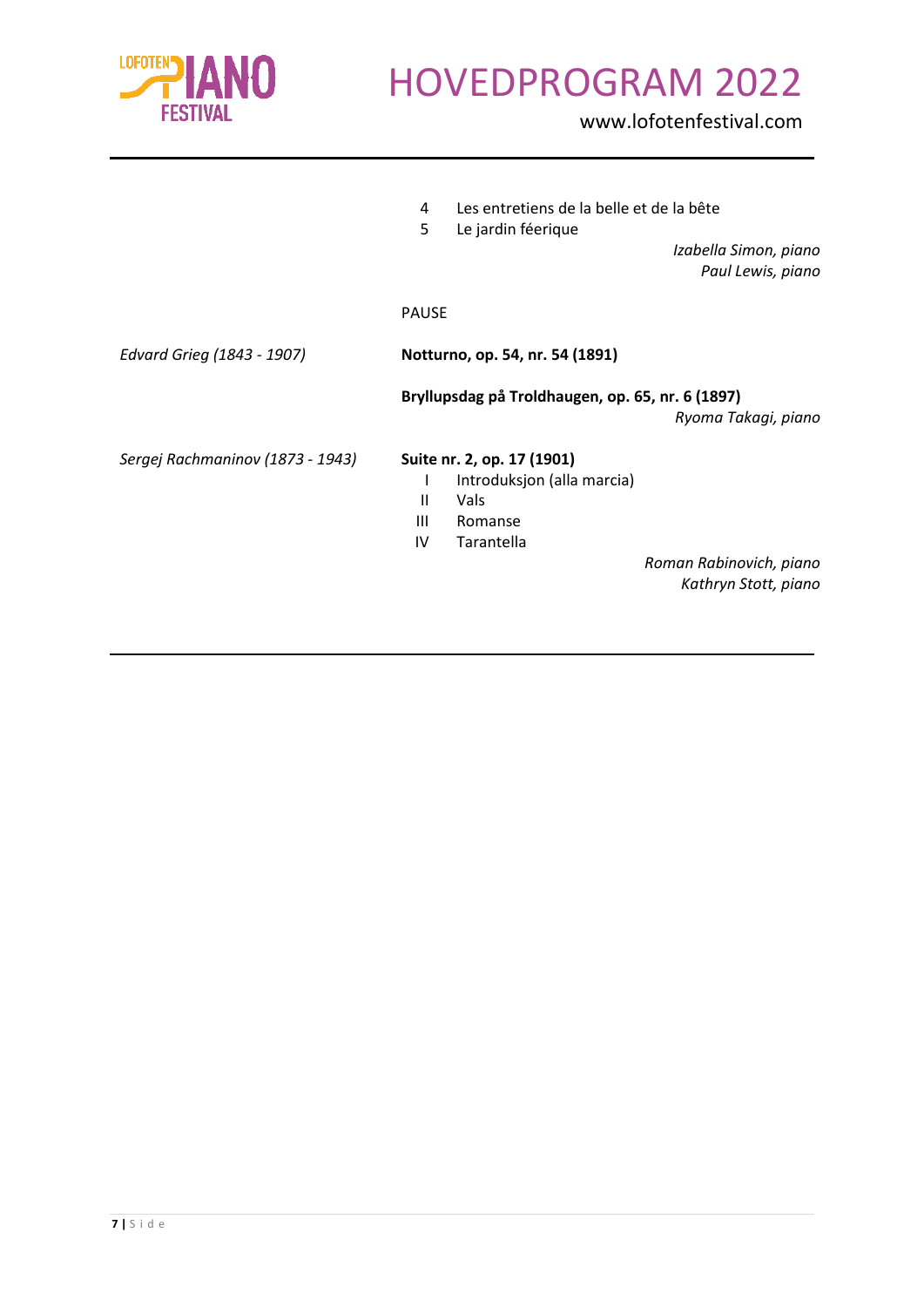

| 22.00 - Konsert i Henningsvær Kirke |                                                                                                                                                                                               |
|-------------------------------------|-----------------------------------------------------------------------------------------------------------------------------------------------------------------------------------------------|
| Joseph Haydn (1732 - 1809)          | Strykekvartett i g-moll, op. 74, nr. 3 («Rytteren») (1793)<br>Allegro<br>L<br>Largo assai<br>$\mathbf{H}$<br>Menuetto: Allegretto - trio<br>Ш<br>Allegro con brio<br>IV<br>Engegårdkvartetten |
| Claude Debussy (1862 - 1918)        | Arabesque nr. 1 i E-dur (1888)                                                                                                                                                                |
| Franz Liszt (1811 - 1886)           | Schlaflos! Frage und Antwort - Nocturne nach einem<br>Gedicht von Anna Raab (1828)                                                                                                            |
| Claude Debussy                      | fra Preludiene: Minstrels (1913)                                                                                                                                                              |
| <b>Franz Liszt</b>                  | La Lugubre Gondola, nr. 2 (1885)                                                                                                                                                              |
| Claude Debussy                      | L'isle joyeuse (1904)<br>Izabella Simon, piano                                                                                                                                                |
| Francis Poulenc (1899 - 1963)       | Trio for obo, fagott og piano, FP 43, (1926)<br>Presto<br>T<br>Andante<br>$\mathbf{H}$<br>Ш<br>Rondo<br>Stefan Schilli, obo<br>Marco Postinghel, fagott<br>Kathryn Stott, piano               |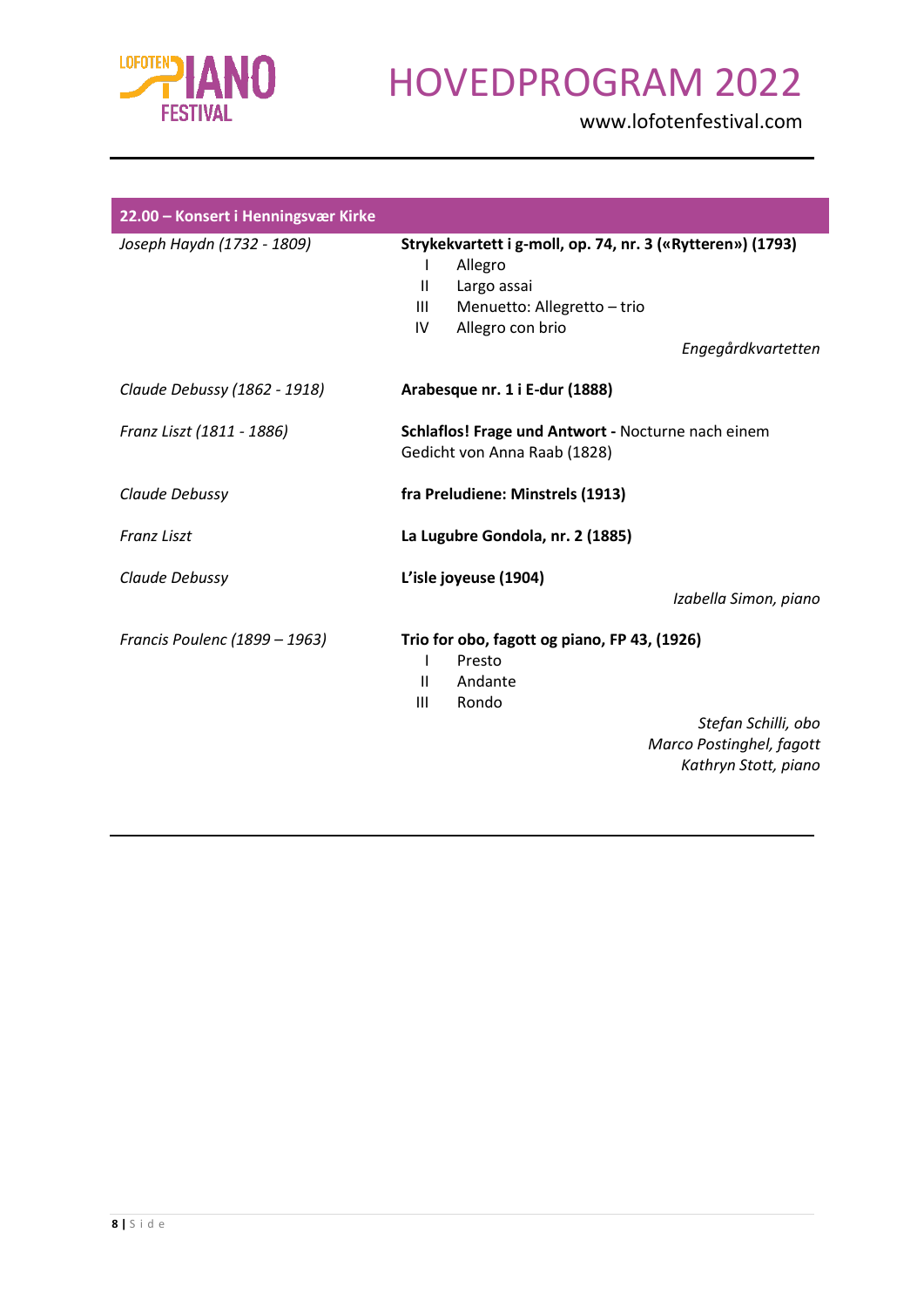

www.lofotenfestival.com

#### **TORSDAG 14. JULI**

| 13.00 - Konsert i Svolvær Kirke                       |                                                                                                                                                                 |  |  |
|-------------------------------------------------------|-----------------------------------------------------------------------------------------------------------------------------------------------------------------|--|--|
| Louis Vierne (1870 - 1937)                            | Poème des cloches funèbres, op. 39 (1916)                                                                                                                       |  |  |
| Ernesto Lecuona (1895 - 1963)                         | <b>Bell-Flower</b>                                                                                                                                              |  |  |
| Graham Fitkin (1963 - )                               | from Yellow to Yellow (1985)                                                                                                                                    |  |  |
| Lili Boulanger (1893 1918)                            | Trois Morceaux pour piano (Tre stykker for piano) (1912)<br>D'un Vieux Jardin<br>$\mathbf{1}$<br>D'un Jardin Clair<br>$\overline{2}$<br>Cortège<br>3            |  |  |
| Philip Glass (1937 - )                                | Etude no. 2                                                                                                                                                     |  |  |
| Francis Poulenc (1899 - 1963)                         | <b>Trois Novelettes, FP 47</b><br>Modéré sans lenteur (1927)<br>$\mathbf{1}$<br>Très rapide et rythmé (1928)<br>$2^{\circ}$<br>Andantino tranquillo (1959)<br>3 |  |  |
| George Gershwin (1898 - 1937<br>Arr: Michael Finnissy | How Long Has This Been Going On (1928)                                                                                                                          |  |  |
|                                                       | A Foggy Day In London Town (1937)                                                                                                                               |  |  |
| Earl Wild (1915 - 2010)                               | fra Syv virtuose etyder etter Gershwin (1954)<br>Lady be good<br>V<br>The Man I love<br>VI                                                                      |  |  |
| Graham Fitkin (1963 - )                               | <b>Relent (1998)</b><br>Kathryn Stott, piano                                                                                                                    |  |  |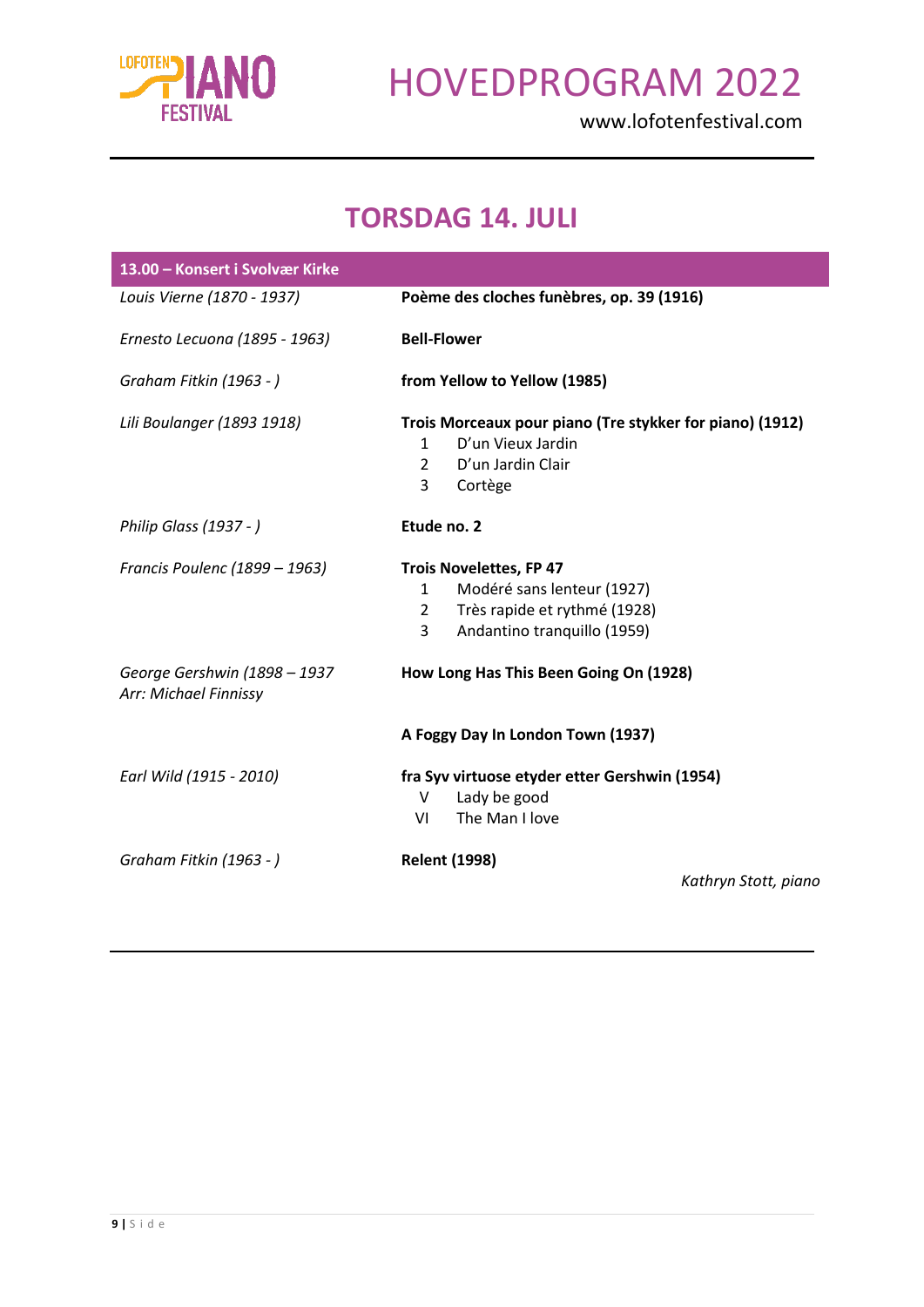

| 19.00 - Konsert i Meieriet Kultursenter, Leknes |                |                                                             |
|-------------------------------------------------|----------------|-------------------------------------------------------------|
| Johannes Brahms (1833 - 1897)                   |                | Vier ernste Gesänge, op. 121 (1896)                         |
|                                                 | $\mathbf{1}$   | Denn es gehet dem Menschen                                  |
|                                                 | $\overline{2}$ | Ich wandte mich, und sehe an                                |
|                                                 | 3              | O Tod, wie bitter bist du                                   |
|                                                 | 4              | Wenn ich mit Menschen und mit Engelszungen                  |
|                                                 |                | Johannes Held, baryton                                      |
|                                                 |                | Izabella Simon, piano                                       |
| Robert Schumann (1810 - 1856)                   |                | Bilder aus Osten, op. 66 (1848)                             |
|                                                 | $\mathbf{1}$   | Lebhaft                                                     |
|                                                 | $\overline{2}$ | Nicht schnell und sehr gesangvoll zu spielen                |
|                                                 | 3              | Im Volkston                                                 |
|                                                 | 4              | Nicht schnell                                               |
|                                                 | 5              | Lebhaft                                                     |
|                                                 | 6              | Reuig und andächtig                                         |
|                                                 |                | Shai Wosner, piano                                          |
|                                                 |                | Izabella Simon, piano                                       |
| <b>Robert Schumann</b>                          |                | Adagio und allegro, op. 70, nr. 1 (1849)                    |
|                                                 |                | Johannes Hinterholzer, horn                                 |
|                                                 |                | Shai Wosner, piano                                          |
|                                                 | <b>PAUSE</b>   |                                                             |
| Ludwig van Beethoven (1770 - 1827)              |                | Pianokonsert nr. 4 i G-dur, op. 58, (1806)                  |
|                                                 |                | Beethovens egen versjon for strykekvintett fra 1807.        |
|                                                 |                | Oppdaget, rekonstruert i henhold til kildene og supplert av |
|                                                 |                | Hans-Werner Keuthen.                                        |
|                                                 | T              | Allegro moderato                                            |
|                                                 | $\mathbf{II}$  | Andante con moto                                            |
|                                                 | III            | Rondo: Vivace                                               |
|                                                 |                | Paul Lewis, piano                                           |
|                                                 |                | Engegårdkvartetten                                          |
|                                                 |                | Ivan Zavgorodniy, bass                                      |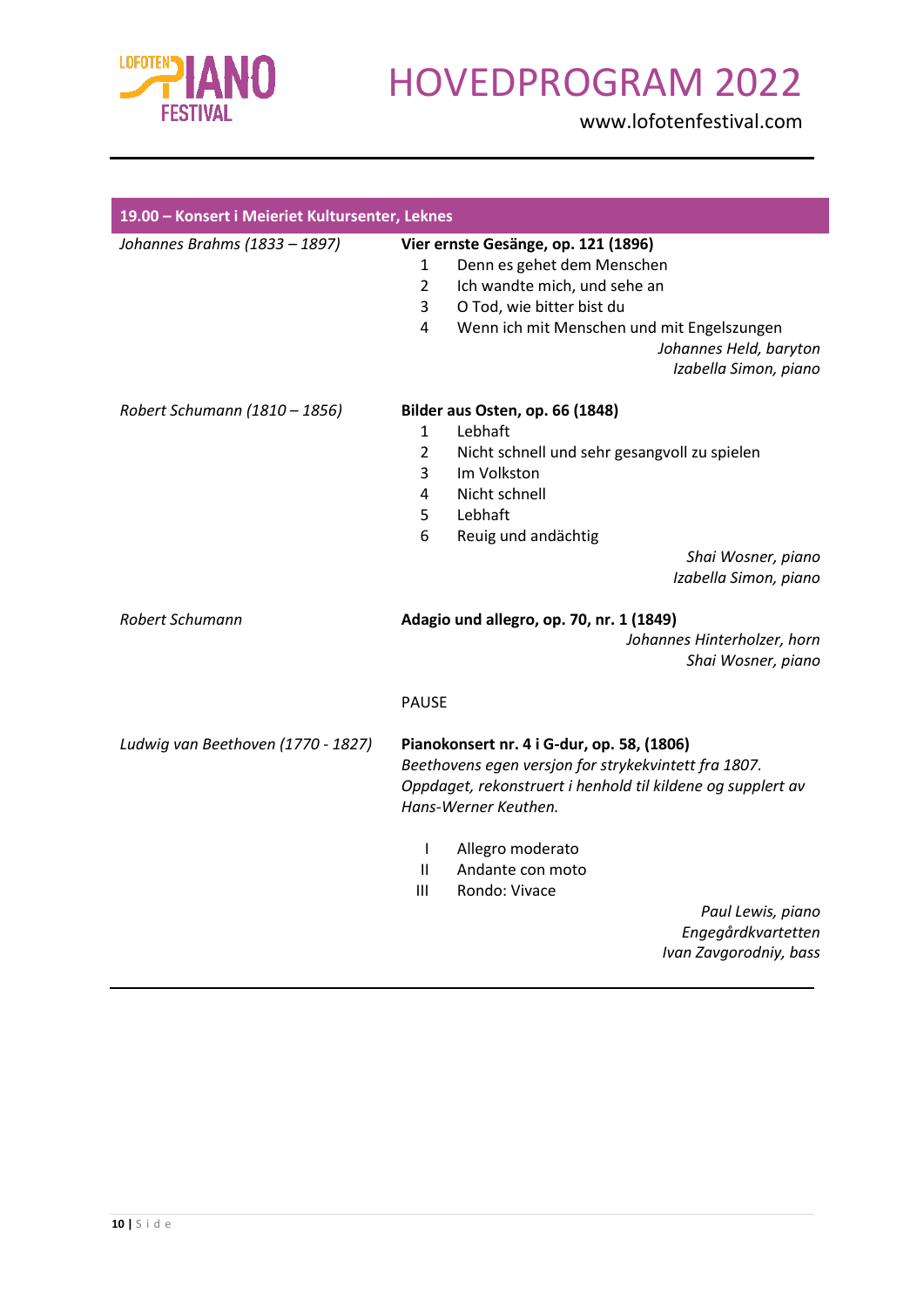

| 22.00 - Konsert i Stamsund Kirke |                                                                                                                                                                                                                                                                              |
|----------------------------------|------------------------------------------------------------------------------------------------------------------------------------------------------------------------------------------------------------------------------------------------------------------------------|
|                                  | Denne konserten er til minne om Sandor Vegh                                                                                                                                                                                                                                  |
| Franz Schubert (1797 - 1828)     | Kvartettsats i c-moll, D 703 (1820)<br>Allegro assai<br>L<br>Engegårdkvartetten                                                                                                                                                                                              |
| Wolfgang A. Mozart (1756 - 1791) | Kvintett for piano og blåsere i Ess-dur, K. 452 (1784)<br>Largo - Allegro moderato<br>L<br>$\mathbf{H}$<br>Larghetto<br>Ш<br>Allegretto<br>Dénes Várjon, piano<br>Csaba Klenyán, klarinett<br>Stefan Schilli, obo<br>Johannes Hinterholzer, horn<br>Marco Postinghel, fagott |
| Béla Bartók (1884 - 1945)        | Kontraster, Sz. 111 (1938)<br>Verbunkos (rekruterings-dans)<br>$\mathbf{1}$<br>Pihenö (hvile)<br>$\overline{2}$<br>3<br>Sebes (rask dans)<br>Dénes Várjon, piano<br>Csaba Klenyán, klarinett<br>Arvid Engegård, fiolin                                                       |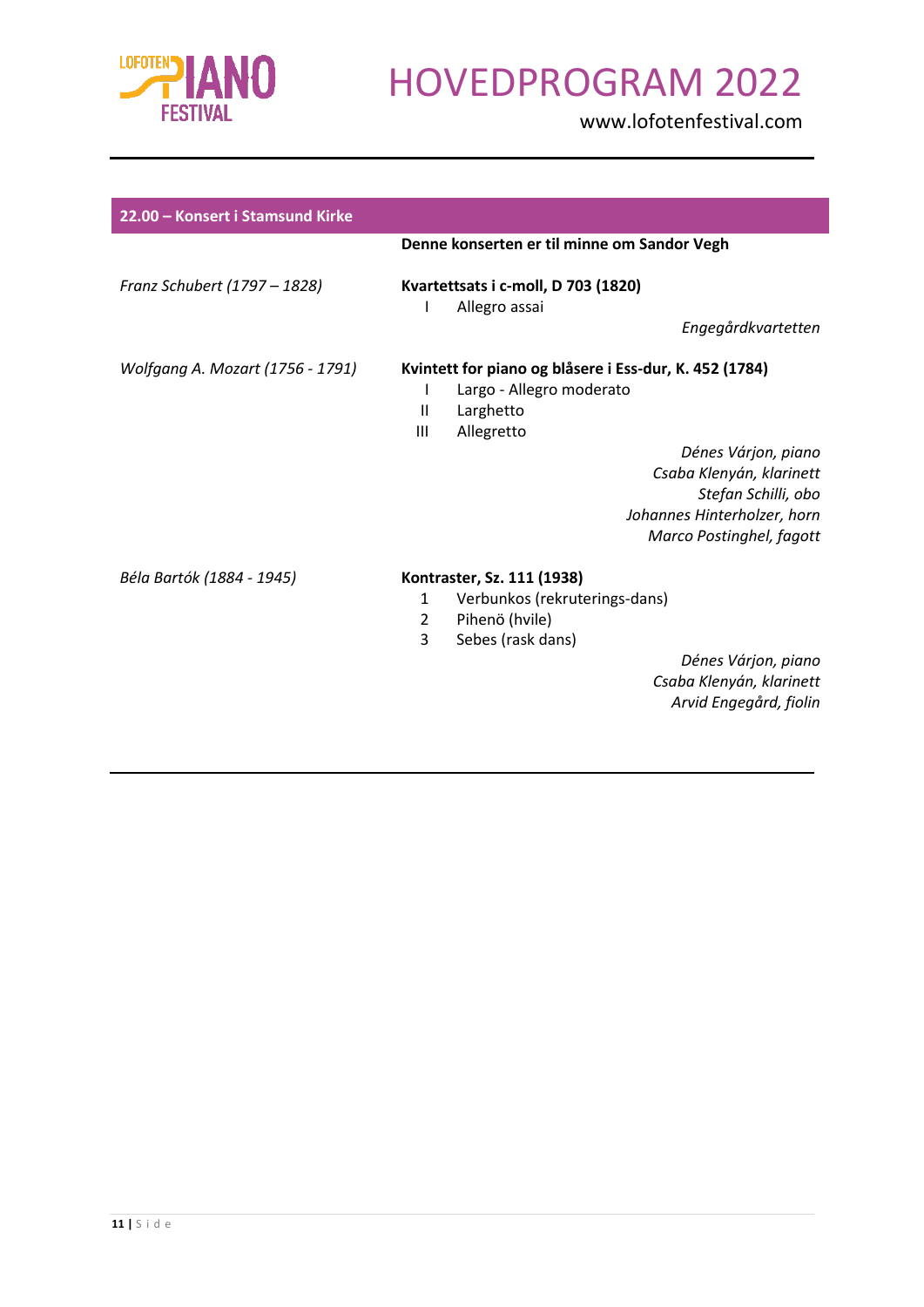

www.lofotenfestival.com

#### **FREDAG 15. JULI**

| 13.00 – Konsert på Galleri Lille Kabelvåg, Kabelvåg |                                              |                                                    |
|-----------------------------------------------------|----------------------------------------------|----------------------------------------------------|
| Ludwig van Beethoven (1770 – 1827)                  | Strykekvartett i B-dur, op. 18, nr. 6 (1800) |                                                    |
|                                                     |                                              | Allegro con brio                                   |
|                                                     | $\mathbf{I}$                                 | Adaio ma non troppo                                |
|                                                     | Ш                                            | Scherzo: Allegro                                   |
|                                                     | IV                                           | La Malinconia: Adagio – Allegretto quasi Allegro   |
|                                                     |                                              | Mode Strykekvartett                                |
| Franz Schubert (1797 – 1828)                        |                                              | Strykekvartett nr. 13 i a-moll, D. 804 «Rosamunde» |
|                                                     |                                              | Allegro non troppo                                 |
|                                                     | Ш                                            | Andante                                            |
|                                                     | Ш                                            | Menuetto. Allegretto                               |
|                                                     | IV                                           | Allegro moderato                                   |

*Zorá Quartet*

| 19.00 – Konsert i Svolvær Kirke    |                                                           |                                |  |  |
|------------------------------------|-----------------------------------------------------------|--------------------------------|--|--|
| Robert Schumann (1810 - 1856)      | Tre romanser for obo og piano, op. 94 (1849)              |                                |  |  |
|                                    | v                                                         | Nicht schnell                  |  |  |
|                                    | VI                                                        | Einfach, innig                 |  |  |
|                                    | VII                                                       | Nicht schnell                  |  |  |
|                                    |                                                           | Stefan Schilli, obo            |  |  |
|                                    |                                                           | Dénes Várjon, piano            |  |  |
| Ludwig van Beethoven (1770 - 1827) | Pianosonate nr. 23 i f-moll, op. 57 «Appassionata» (1806) |                                |  |  |
|                                    | ٧                                                         | Allegro assai                  |  |  |
|                                    | VI                                                        | Andante con moto               |  |  |
|                                    | VII                                                       | Allegro ma non troppo - Presto |  |  |
|                                    |                                                           | Paul Lewis, piano              |  |  |

PAUSE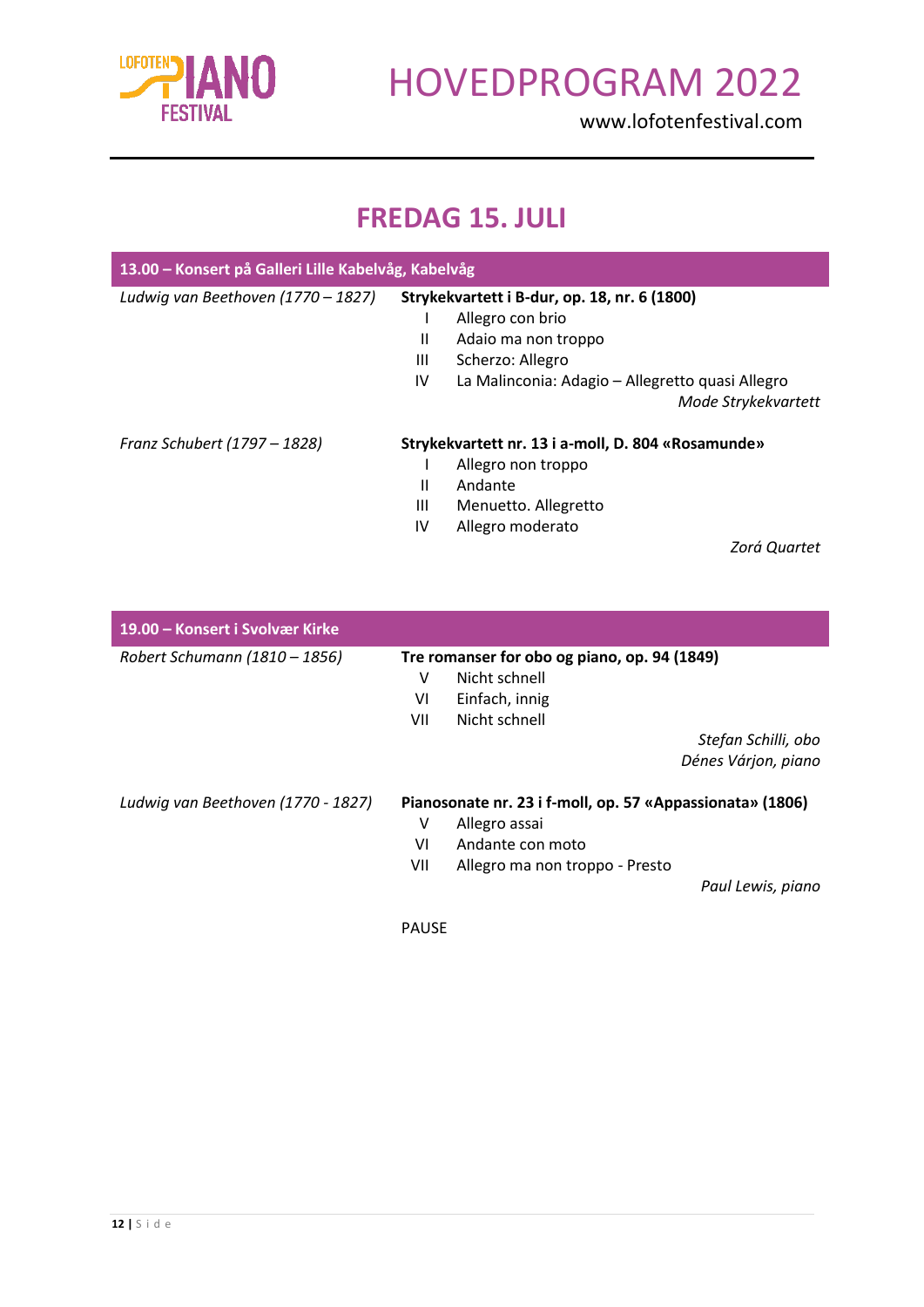

www.lofotenfestival.com

| Franz Schubert (1797 - 1828) |  |  |
|------------------------------|--|--|
|------------------------------|--|--|

#### *Franz Schubert (1797 - 1828)* **Oktett i F-dur, D 803 (1824)**

- I Adagio Allegro Più allegro
- II Adagio
- III Allegro vivace Trio Allegro vivace
- IV Andante: variasjoner. Un poco più mosso Più lento
- V Menuetto. Allegretto Trio Menuetto Coda
- VI Andante molto Allegro Andante molto Allegro molto

*Csaba Klenyán, klarinett Johannes Hinterholzer, horn Marco Postinghel, fagott Engegårdkvartetten Ivan Zavgorodniy, bass*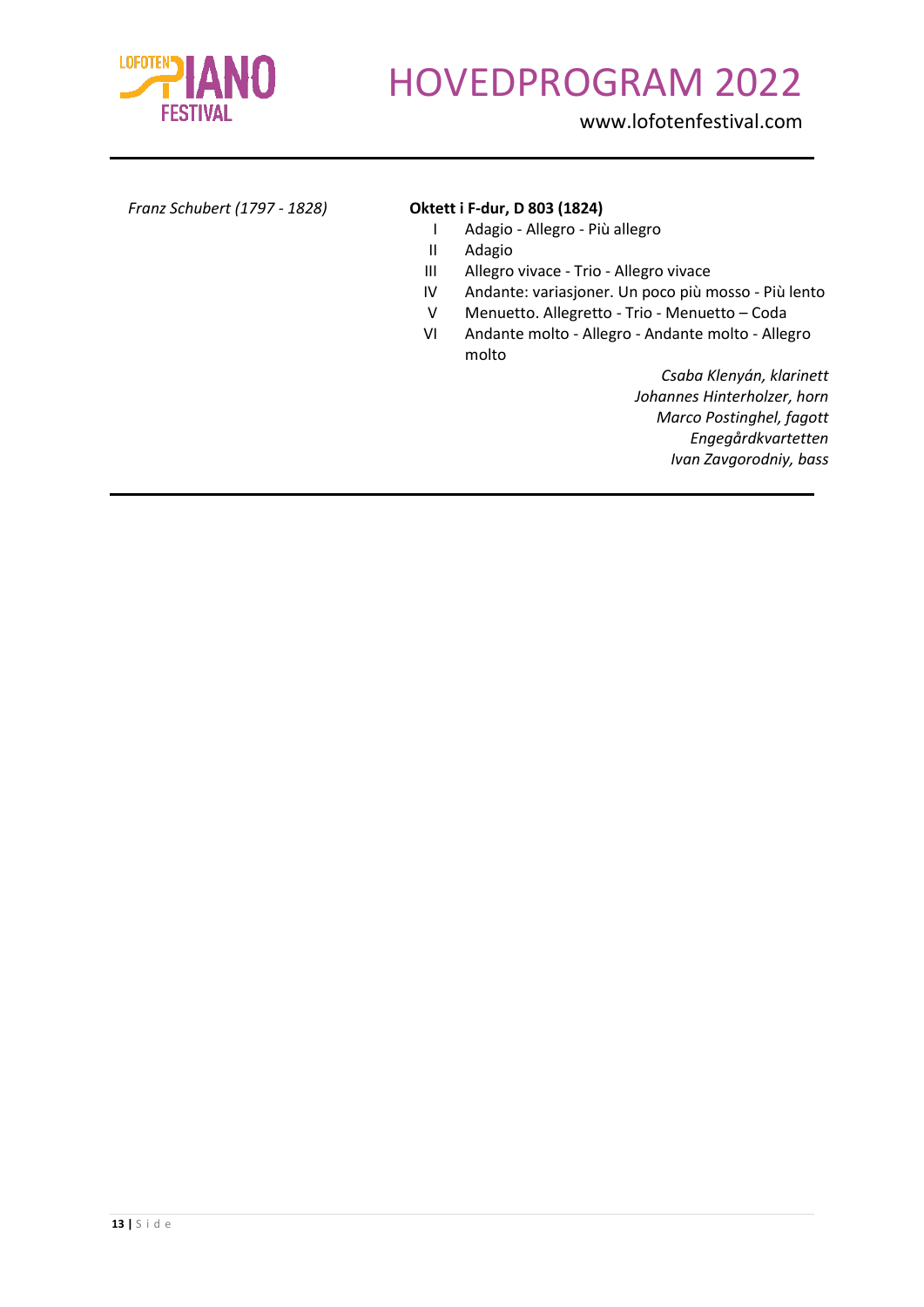

| 22.00 - Konsert i Lofotkatedralen, Kabelvåg |                                           |                       |                         |  |  |
|---------------------------------------------|-------------------------------------------|-----------------------|-------------------------|--|--|
| Wolfgang Amadeus Mozart (1756 -             | Pianokonsert nr. 13 i C-dur, K 415 (1783) |                       |                         |  |  |
| 1791)                                       | T                                         | Allegro               |                         |  |  |
|                                             | $\mathbf{H}$                              | Andante               |                         |  |  |
|                                             | Ш                                         | Allegro               |                         |  |  |
|                                             |                                           |                       | Izabella Simon, piano   |  |  |
|                                             |                                           |                       | Engegårdkvartetten      |  |  |
|                                             |                                           |                       | Ivan Zavgorodniy, bass  |  |  |
| Frédéric Chopin (1810 – 1849)               |                                           | Etyder, op. 10 (1833) |                         |  |  |
|                                             | $\mathbf{1}$                              | C-dur                 |                         |  |  |
|                                             | $\overline{2}$                            | a-moll                |                         |  |  |
|                                             | 3                                         | E-dur                 |                         |  |  |
|                                             | 4                                         | ciss-moll             |                         |  |  |
|                                             | 5                                         | Gess-dur              |                         |  |  |
|                                             | 6                                         | ess-moll              |                         |  |  |
|                                             | 7                                         | C-dur                 |                         |  |  |
|                                             | 8                                         | F-dur                 |                         |  |  |
|                                             | 9                                         | f-moll                |                         |  |  |
|                                             | 10                                        | Ass-dur               |                         |  |  |
|                                             | 11                                        | Ess-dur               |                         |  |  |
|                                             | 12                                        | c-moll                |                         |  |  |
|                                             |                                           |                       | Roman Rabinovich, piano |  |  |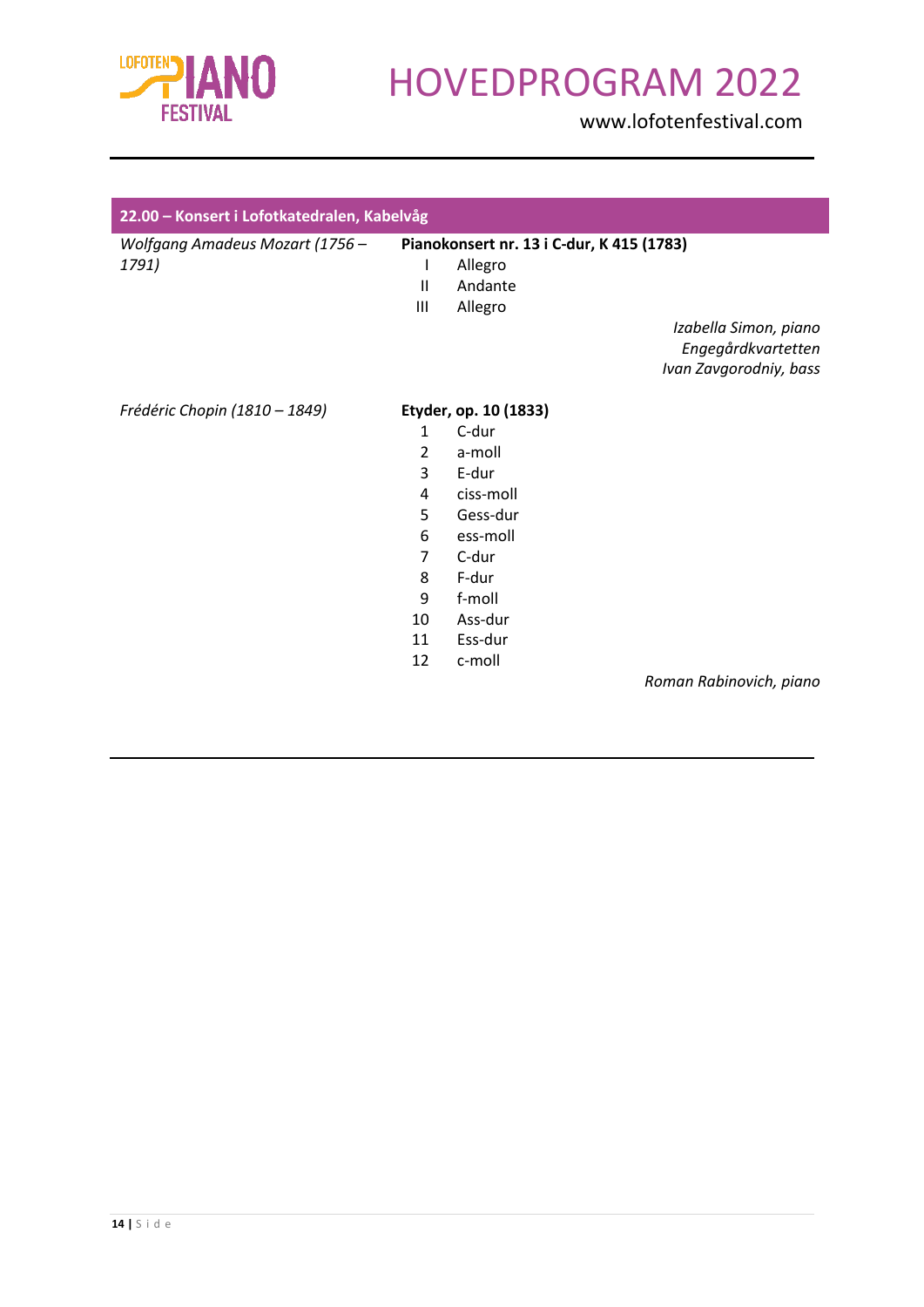

www.lofotenfestival.com

#### **LØRDAG 16. JULI**

| 13.00 - Konsert i Henningsvær Kirke   Steinway Prize Winner Concert |                                                                                          |                                                                                                                                                                                                                                                                                                                                                                                                                          |
|---------------------------------------------------------------------|------------------------------------------------------------------------------------------|--------------------------------------------------------------------------------------------------------------------------------------------------------------------------------------------------------------------------------------------------------------------------------------------------------------------------------------------------------------------------------------------------------------------------|
| Hugo Wolf (1860 - 1903)                                             | I<br>$\sf II$<br>Ш<br>IV<br>V<br>VI                                                      | Sanger til tekster av Eduard Mörike (1888)<br>Das verlassene Mägdlein<br>Verborgenheit<br>An die Geliebte<br>Lied vom Winde<br>Auf ein altes Bild<br>Gebet<br>Johannes Held, baryton<br>Dénes Várjon, piano                                                                                                                                                                                                              |
| Leoš Janáček (1854 – 1928)                                          | I<br>Ш<br>Ш<br>IV                                                                        | Concertino (1925)<br>Moderato<br>Più mosso<br>Con moto<br>Allegro<br>Dénes Várjon, piano<br>Engegårdkvartetten<br>Csaba Klenyán, klarinett<br>Johannes Hinterholzer, horn<br>Marco Postinghel, fagott                                                                                                                                                                                                                    |
| Modest Mussorgskij (1839 - 1881)                                    | $\mathbf{1}$<br>2<br>3<br>4<br>5<br>6<br>7<br>8<br>9<br>10<br>11<br>12<br>13<br>14<br>15 | Bilder fra en utstilling (1874)<br>Promenade<br>Dvergen<br>Promenade<br>Det gamle slottet<br>Promenade<br>Barna krangler etter lek<br>Kveg<br>Promenade<br>De ufødte kyllingers ballet<br>Samuel Goldberg og Schmuÿle<br>Promenade<br>Limoges. (kvinner krangler på markedet)<br>Katakombene<br>Hytten på fuglebein<br>Bogatyr - den store byporten i Kiev<br>Ryoma Takagi, piano<br>(vinner av Grieg-konkurransen 2018) |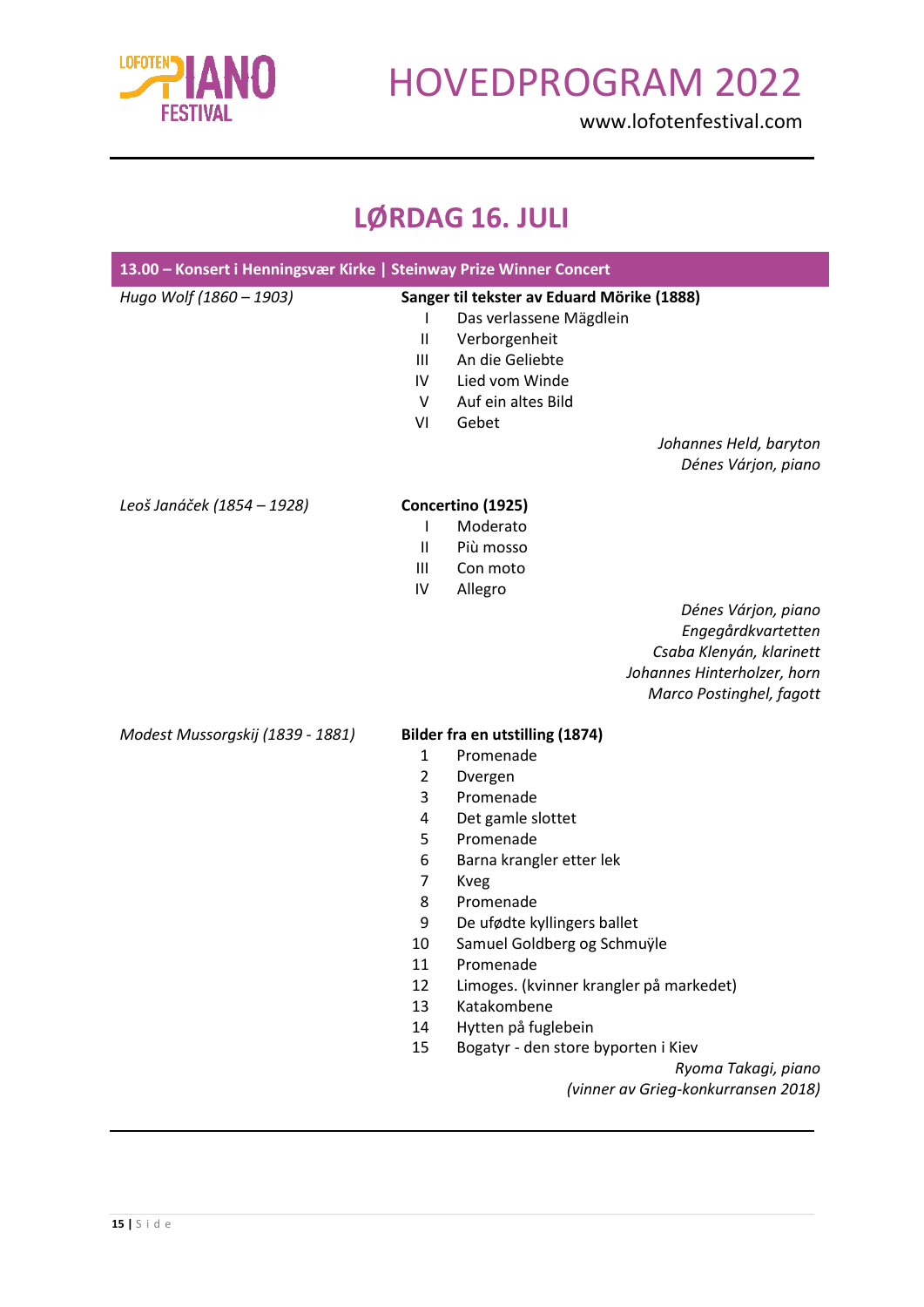

www.lofotenfestival.com

#### **19.00 – Finalekonsert i Buksnes Kirke, Gravdal**

Nok en gang avslutter vi festivalen på en uhøytidelig måte. Vi feirer gleden over musikken med det vakre, det virtuose, det humoristiske og det underholdende i et overraskelsesprogram. I alle år har dette vært vår mest populære konsert. Samtlige artister deltar.

*Medvirkende*

*Engegårdkvartetten Paul Lewis, piano Dénes Várjon, piano Roman Rabinovich, piano Shai Wosner, piano Izabella Simon, piano Kathryn Stott, piano Ryoma Takagi, piano Csaba Klenyián, klarinett Stefan Schilli, obo Johannes Hinterholzer, horn Marco Postinghel, fagott Johannes Held, baryton Ivan Zavgorodniy, bass*